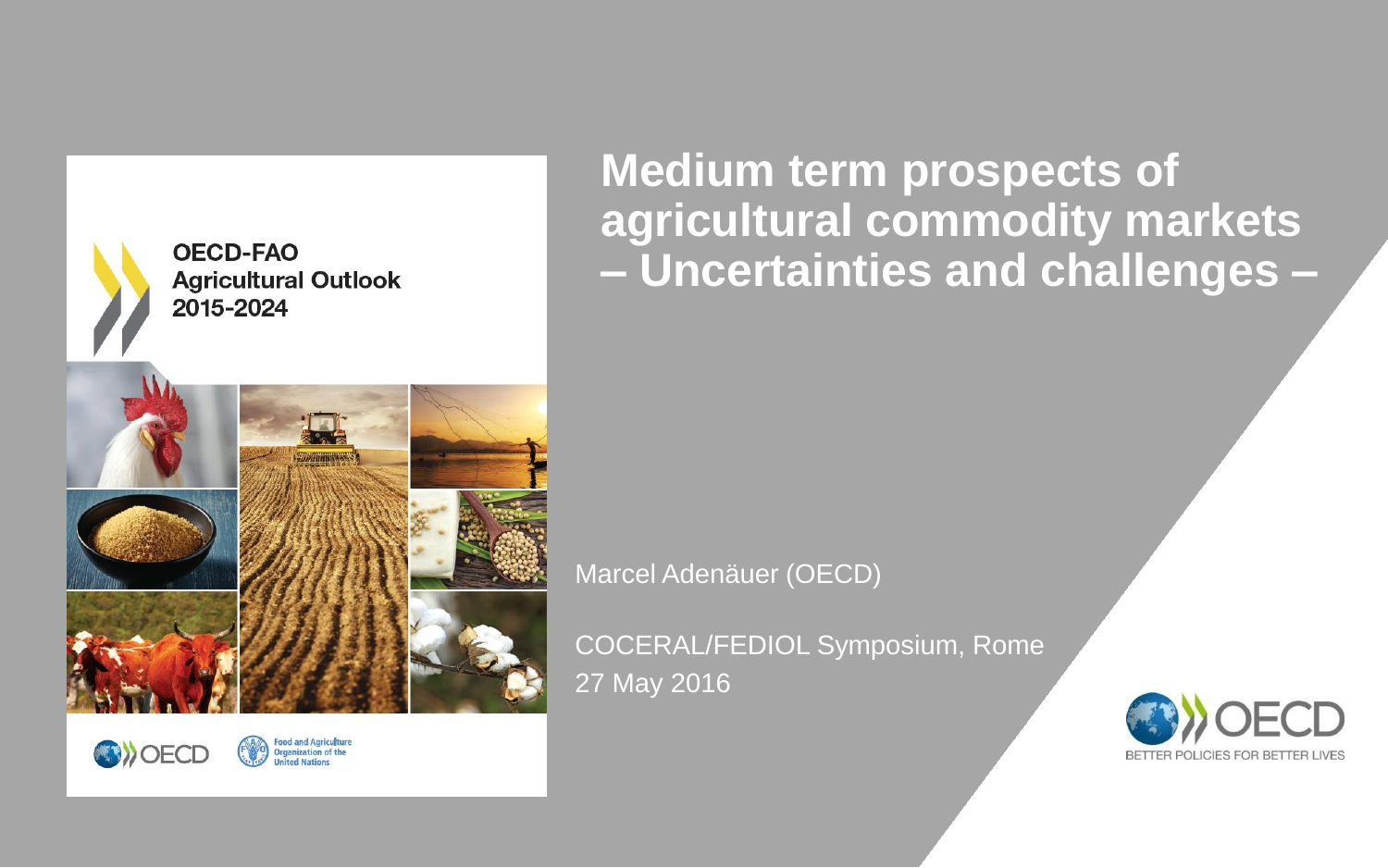

## **Major driver for food demand: Population growth**

- UN projections: 8.5 Bn people by 2030 (+ 1.2 Bn from 2015)
- But food demand grows even faster:

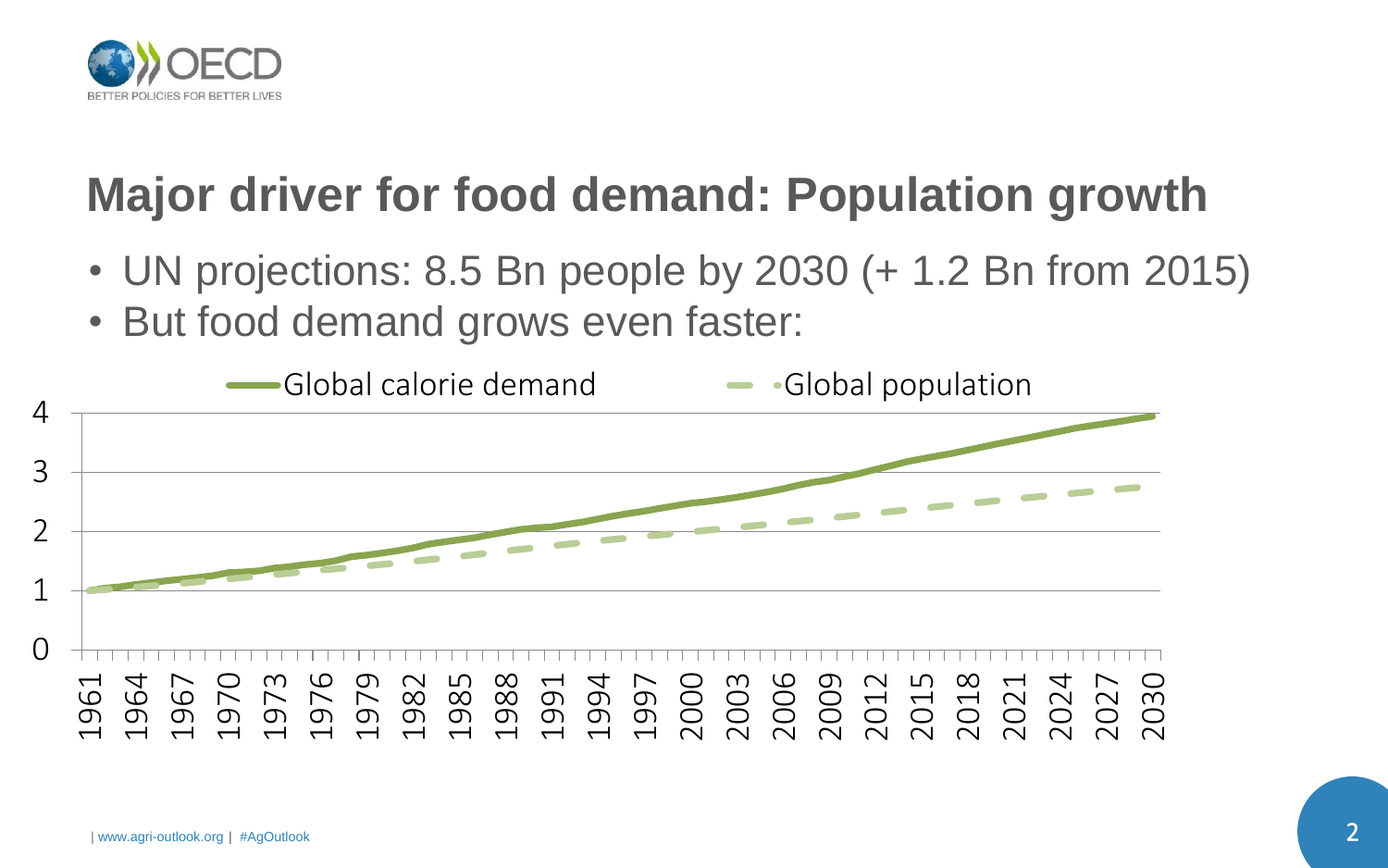

## **Also important: Income growth**

- Experts see:
	- Moderate economic growth in the OECD area
	- Slight slowdown in major emerging economies

for the coming decade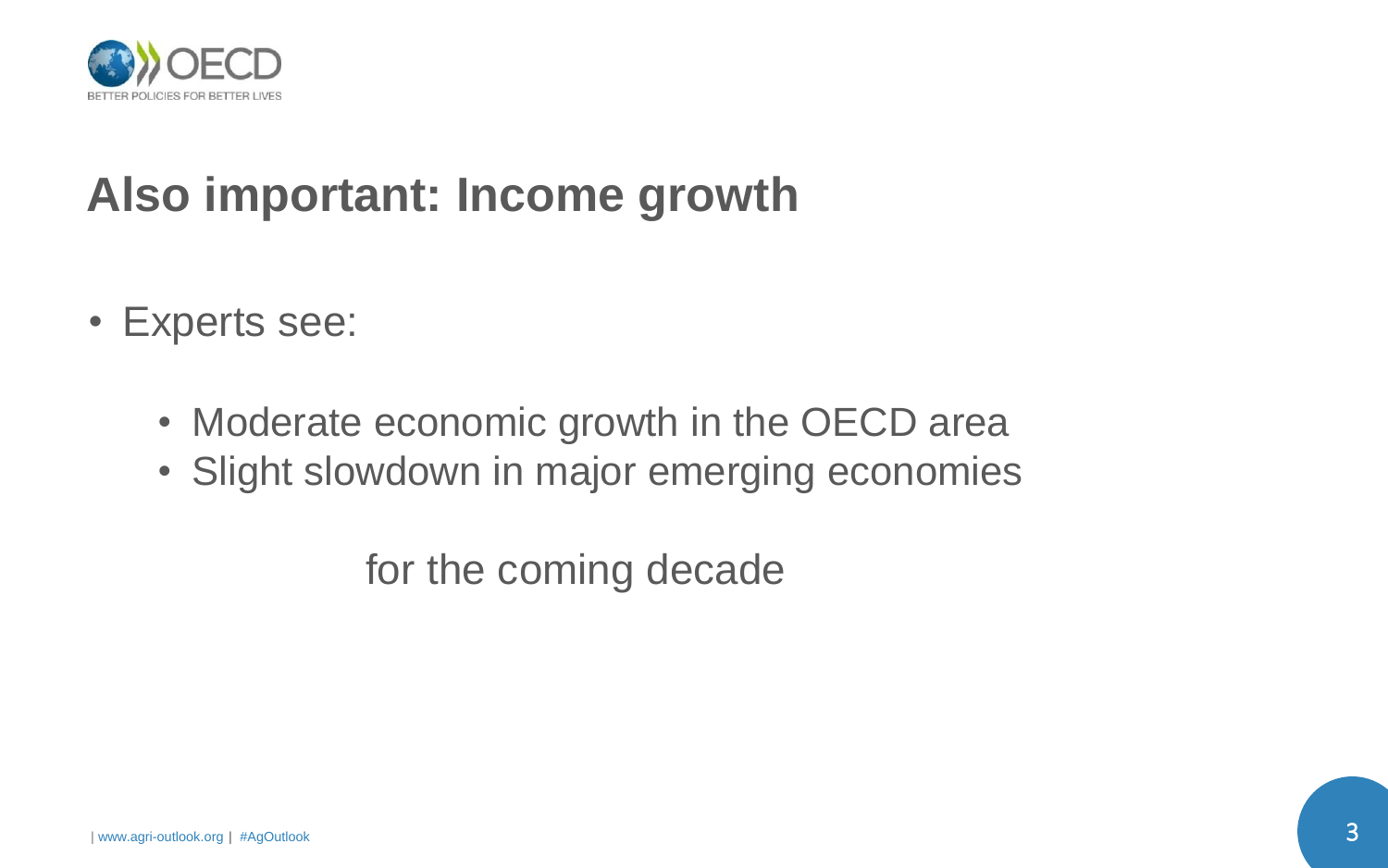

### **Energy prices, a major source of uncertainty:**

**Crude Oil prices for different future scenarios**



Source: IEA WORLD ENERGY OUTLOOK 2015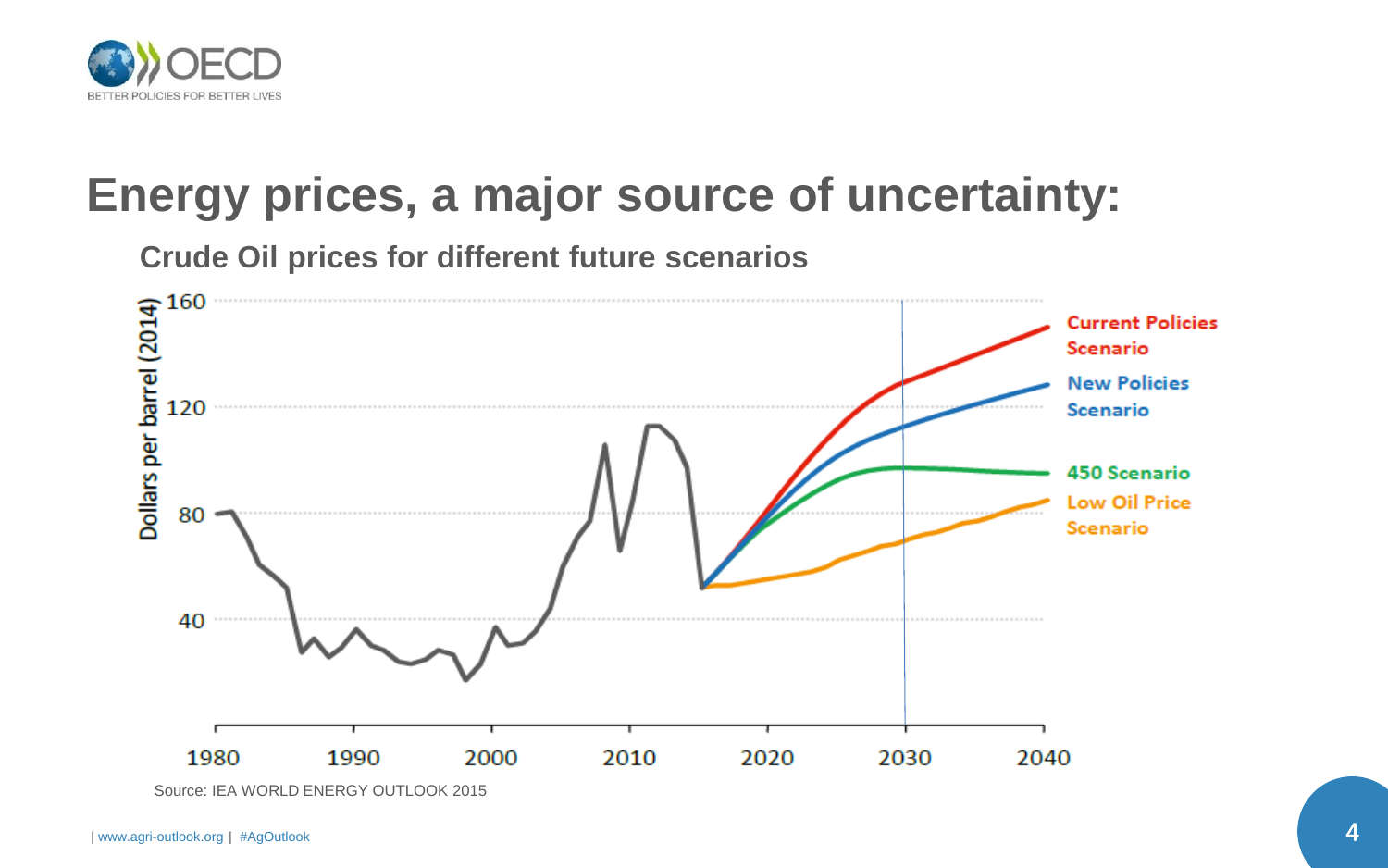

## **Other drivers**

- Exchange rates
	- Further US Dollar appreciation against most currencies?
- Inflation
	- Moderate in most countries?
- The policy environment
	- Agricultural/Food-, Trade-, Energy- and Environmental policies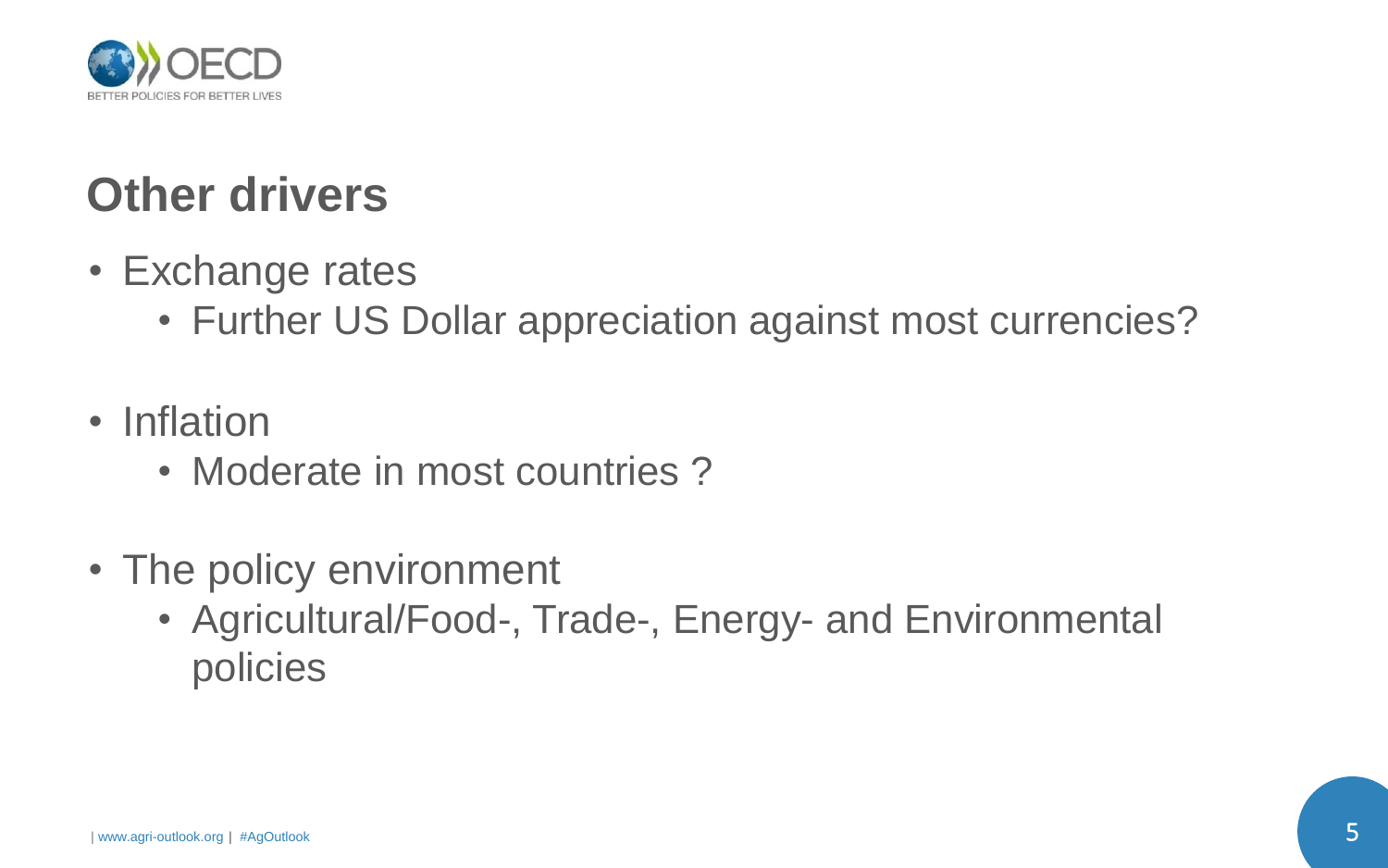

# **Highlights of the OECD-FAO Outlook 2015-2024**

- Real food prices expected to decline slightly, but remain above levels before 2007-08 food price crisis.
- Changing relative prices:
	- › Consumption of staples reaching saturation in many countries
	- › Meat and dairy prices increase relative to crops higher incomes and animal-protein demand
	- › Coarse grain and oilseed prices increase relative to food staples – feed demand
- Calmer markets but a risk of resurgent volatility
- Spread of imports across a large number of countries; concentration of exports among a few key suppliers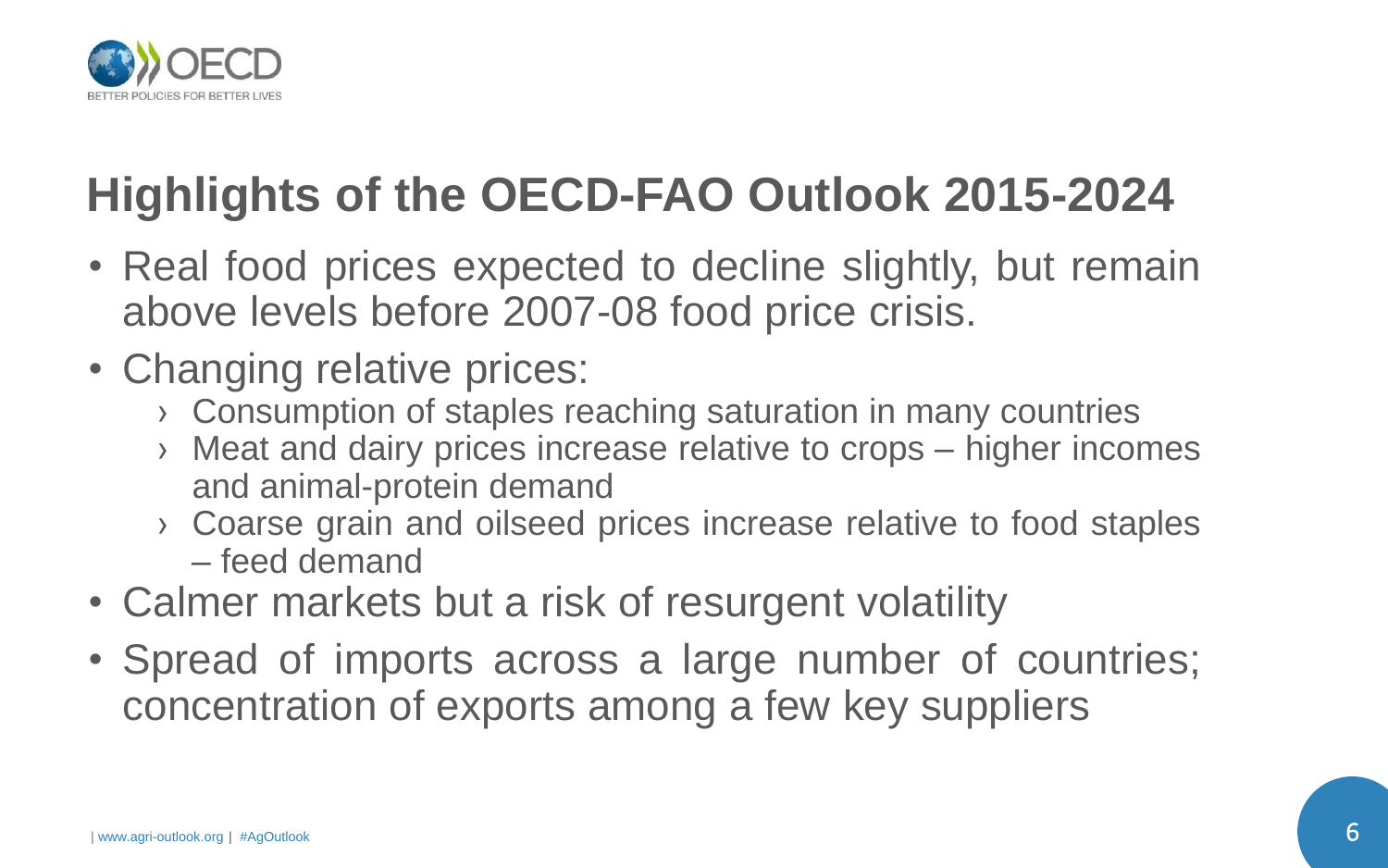

#### **Prices to remain higher than in the years preceding the 2007-08 price spike**

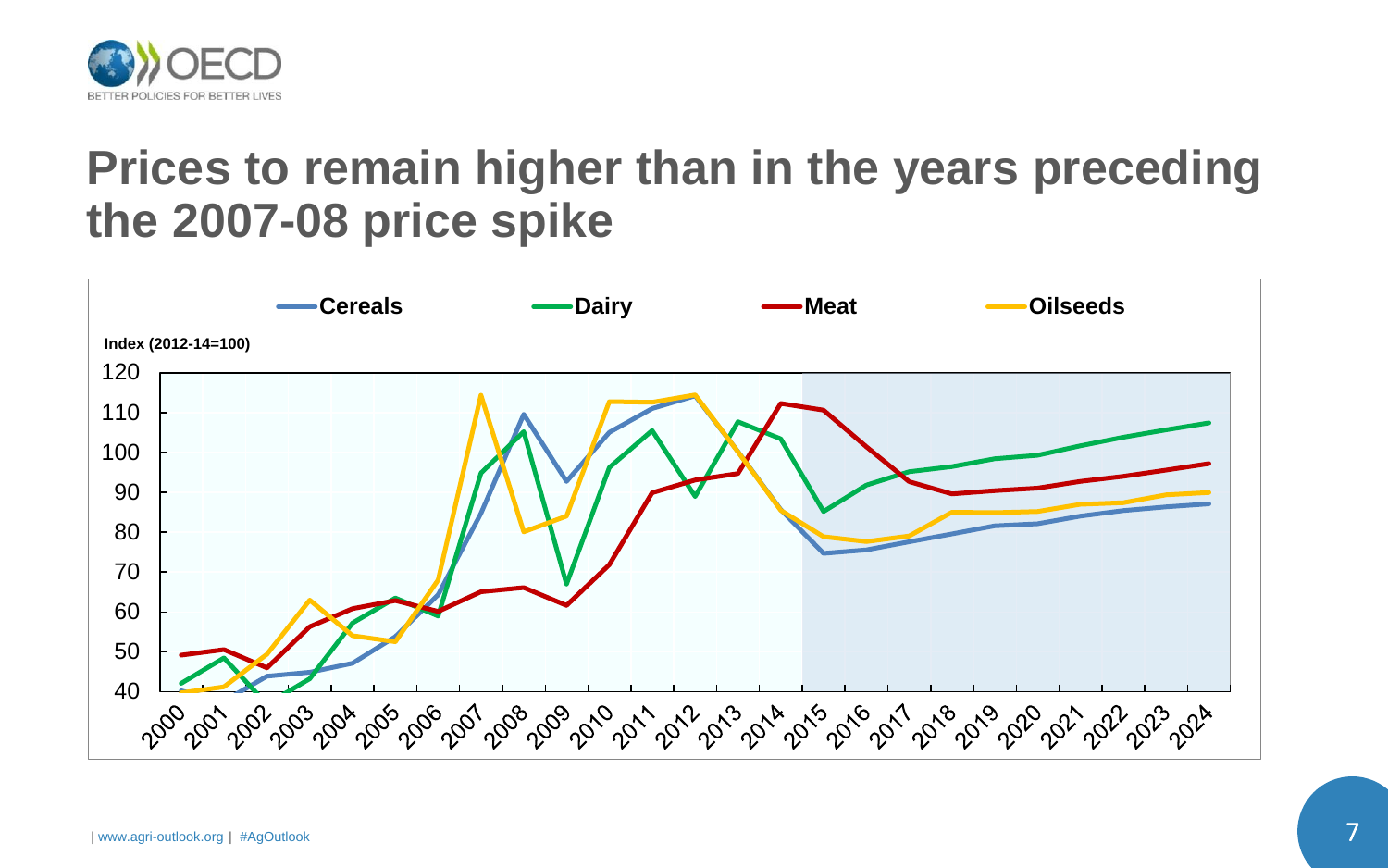

#### **Projected real prices continue a trend of long-term decline**

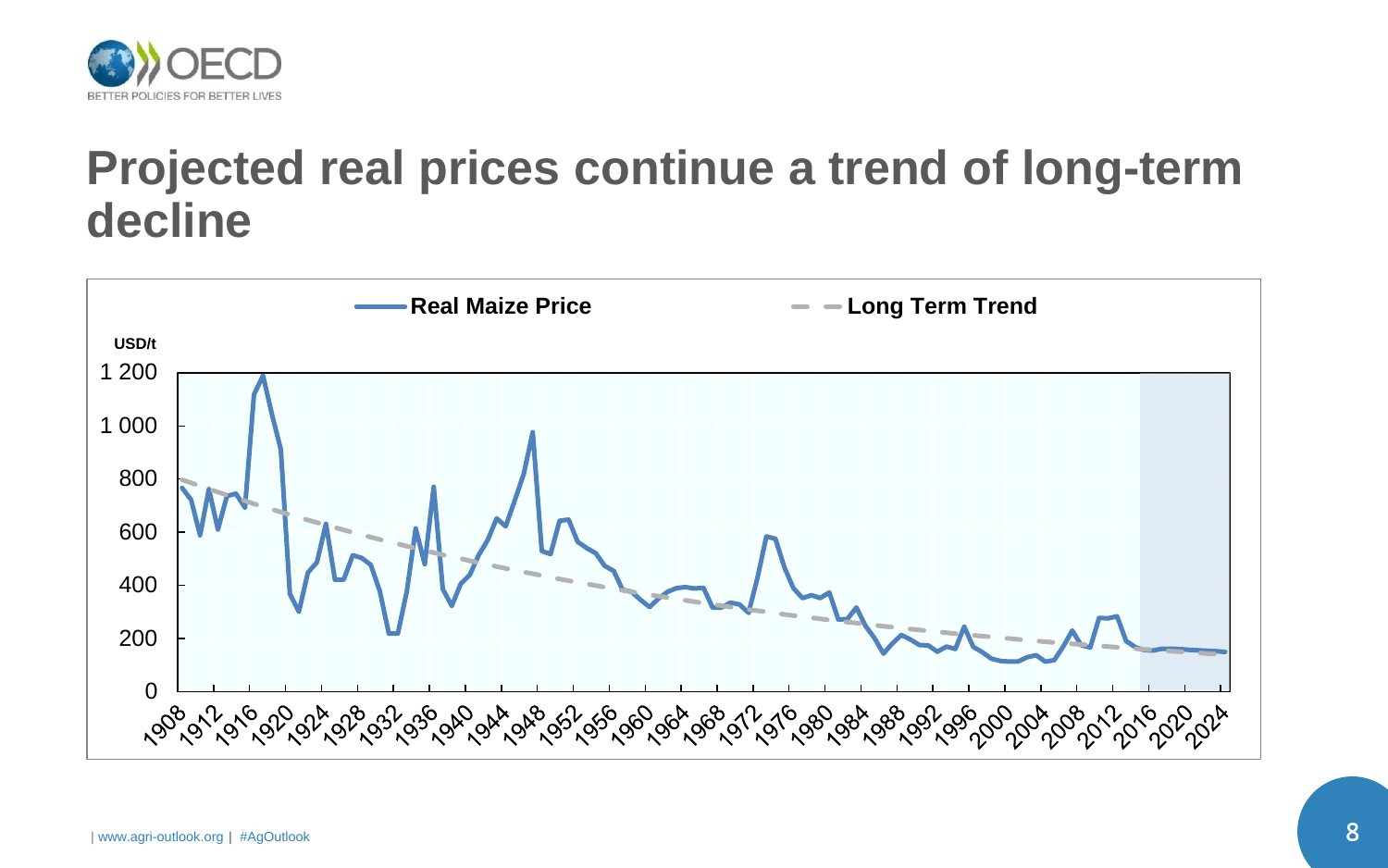

#### **But there is a substantial risk of a further price shock**

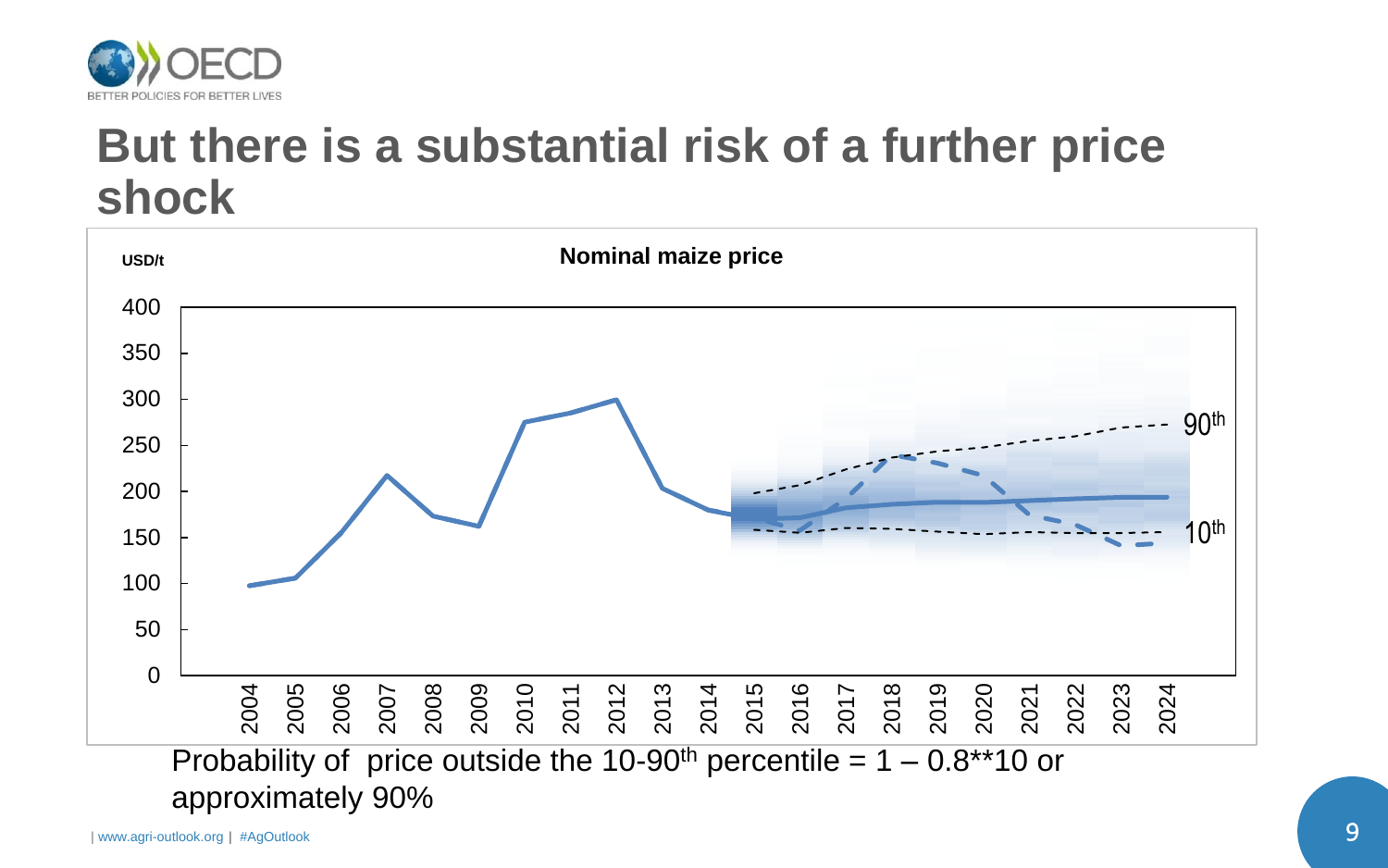

## **Demand trends**

- Cereals are still at the core of human nutrition, but growing incomes, urbanisation and a certain globalisation of eating habits contribute to the ongoing transition of diets that are higher in protein, fats and sugar.
- Annual increase in global consumption is projected for cereals at 1.1%, meat 1.3% and dairy 1.6%.
- Demand is growing at slower rates compared to the past decade, due to: population, saturation, recuperation.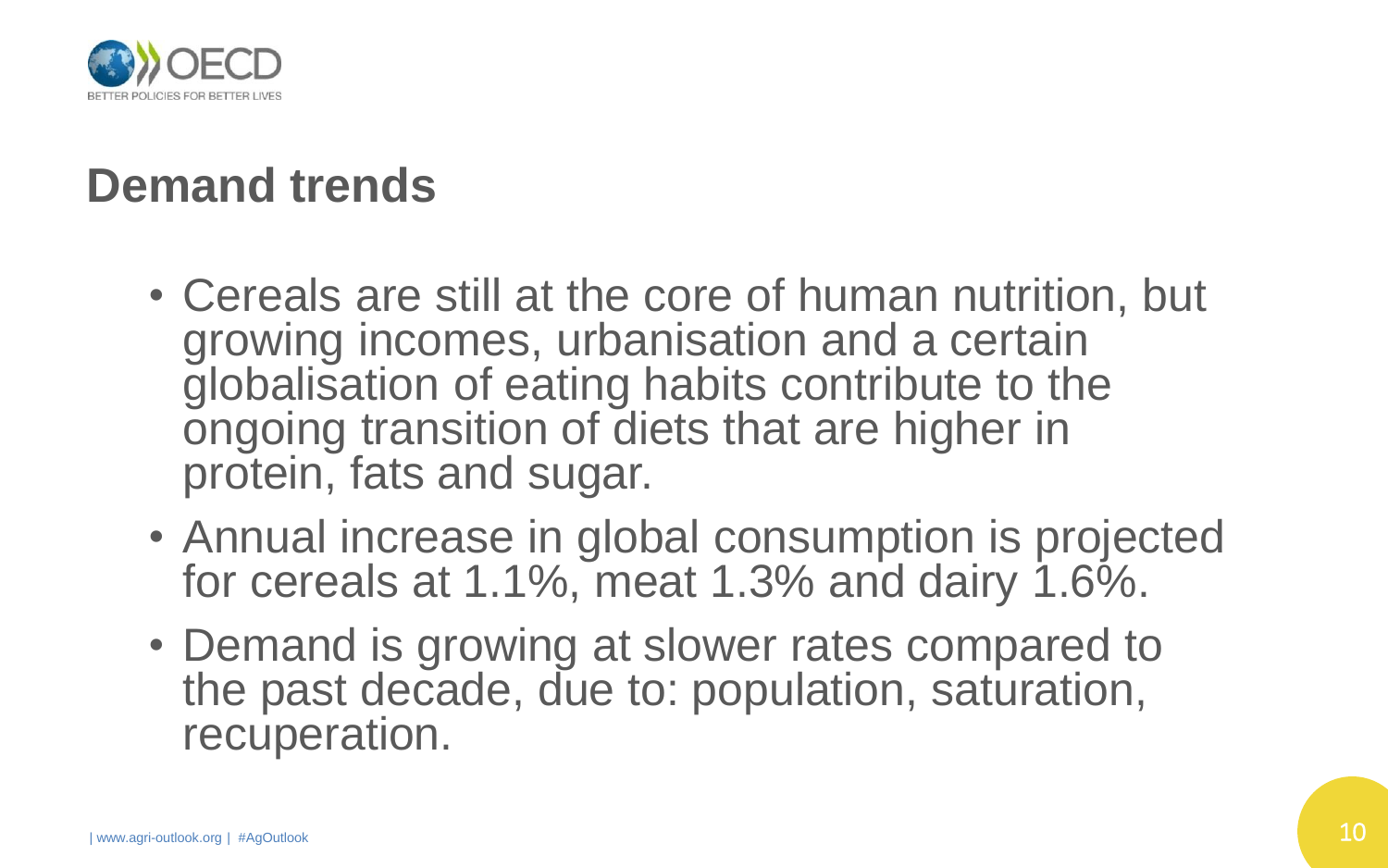

## **Global consumption growth by groups**

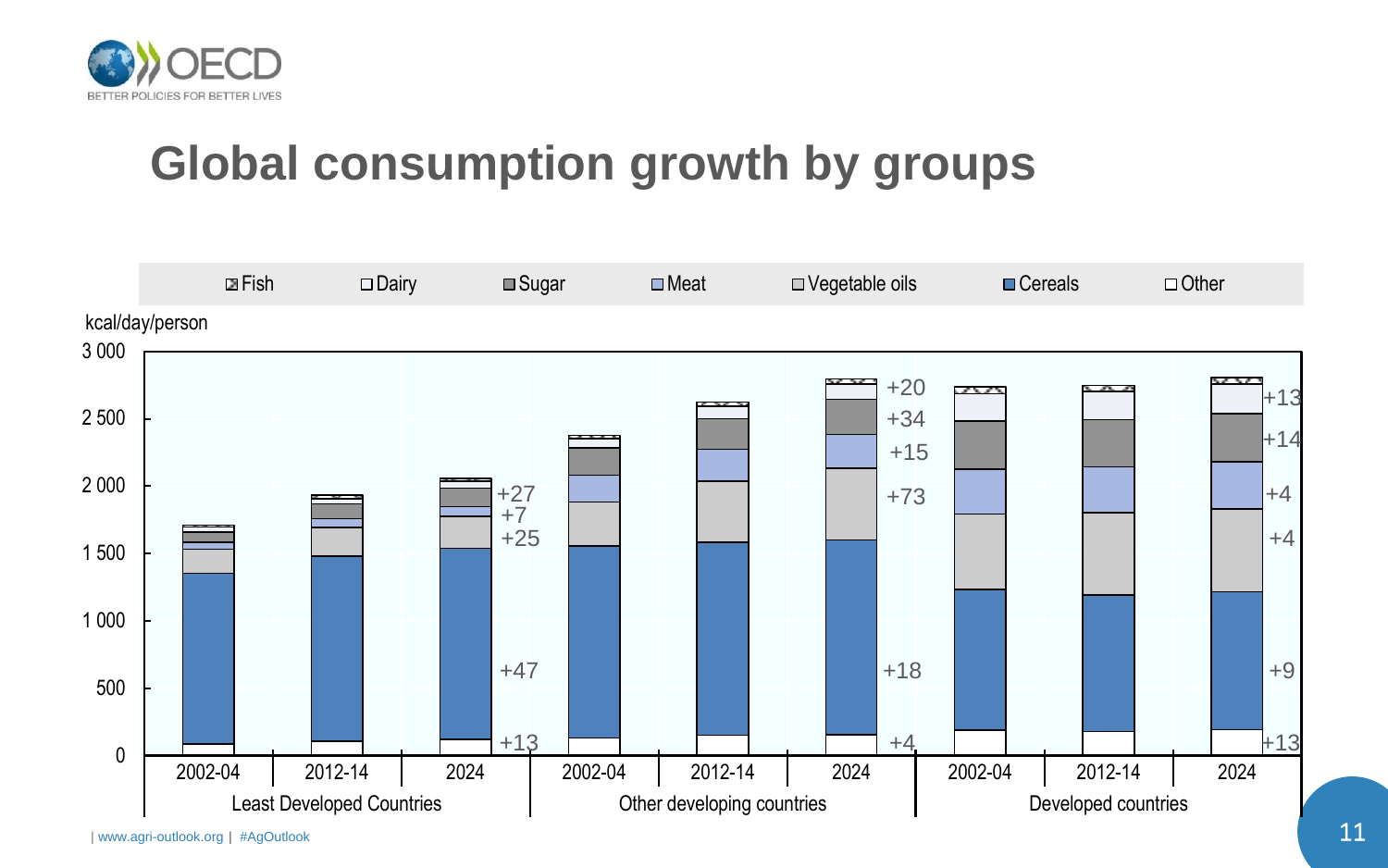

# **Supply Trends**

- Growth in livestock production is expected to outpace crop production in the next decade.
- The structure of global agricultural production is expected to respond to the increased need for coarse grains and oilseeds compared to wheat or rice.
- The limited availability of additional arable land will impact the expansion and concentration of additional crop production.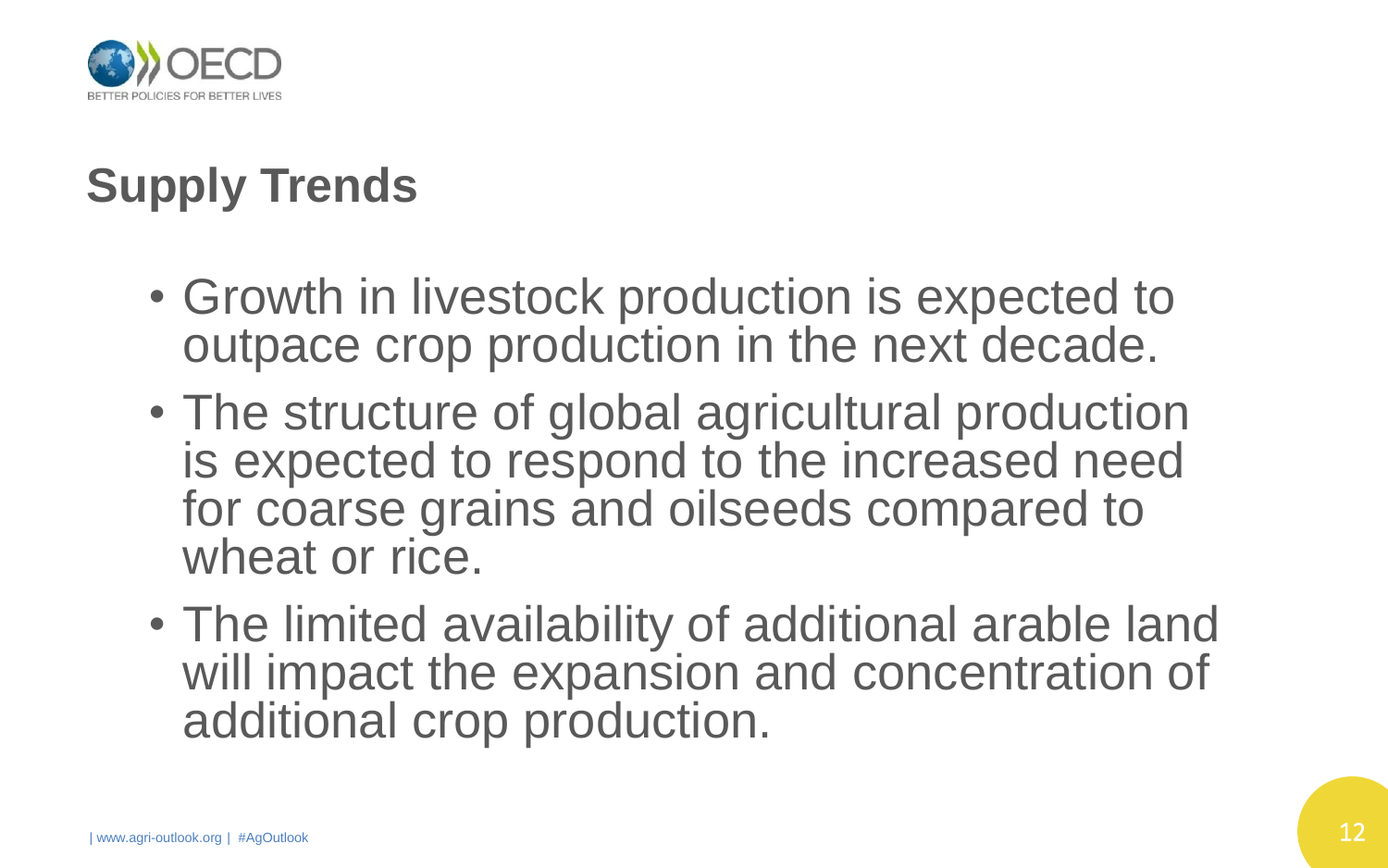

#### **Trade is expected to keep pace with production growth**

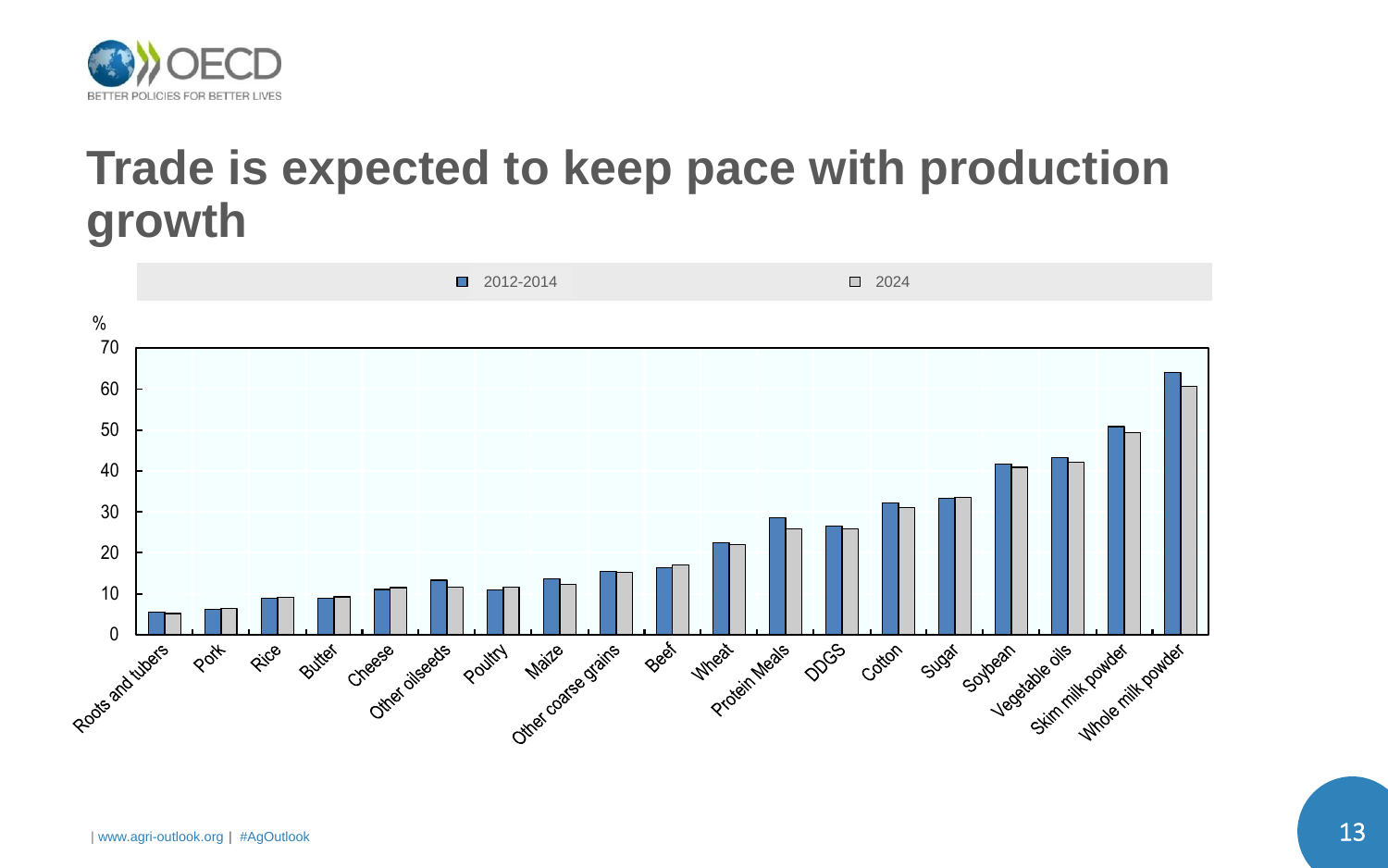

#### **Global Trade trends for selected products**

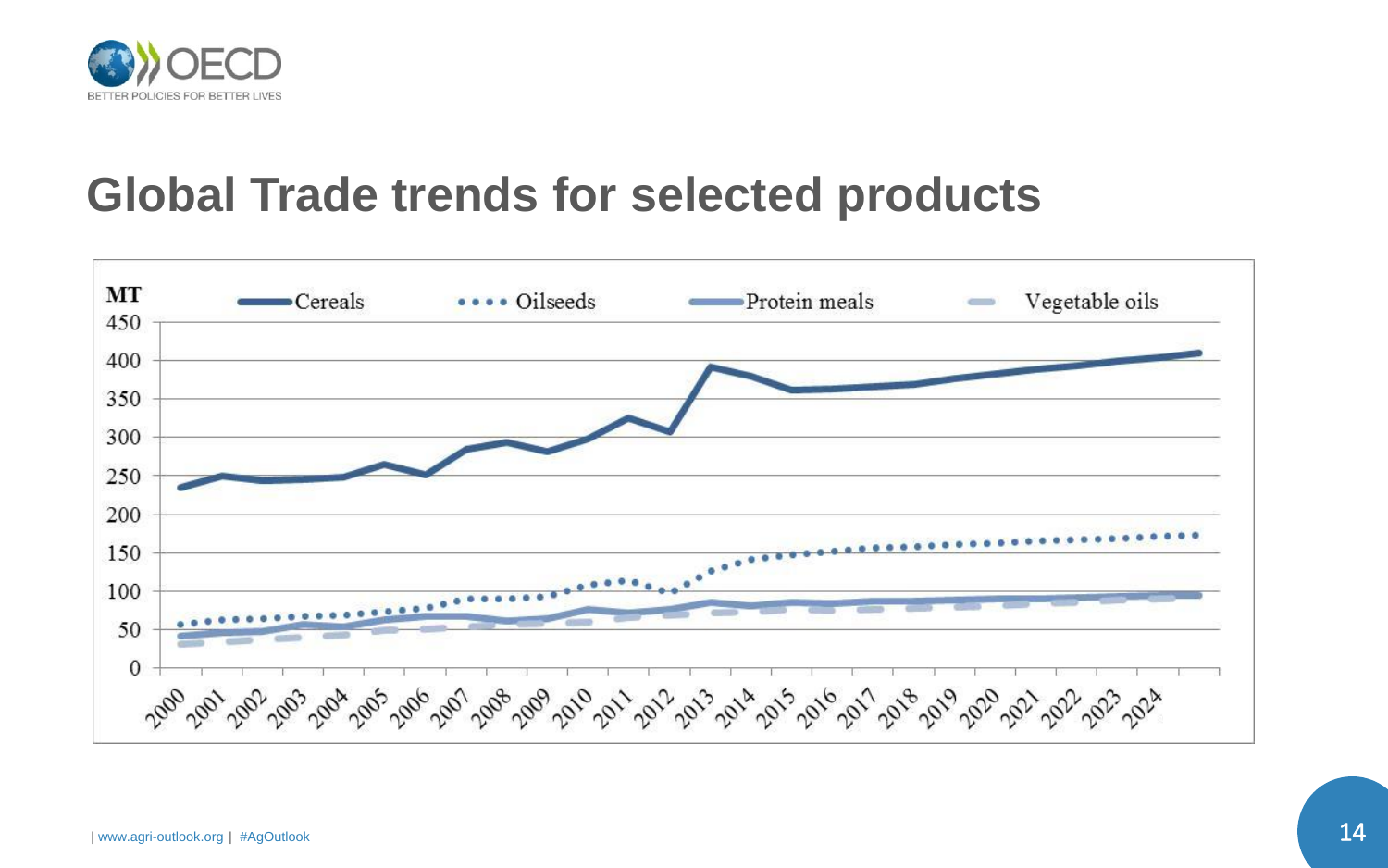#### **World exports to remain highly concentrated OLICIES FOR BETTER LIVES**

**Shares of top five countries in global exports in 2024**

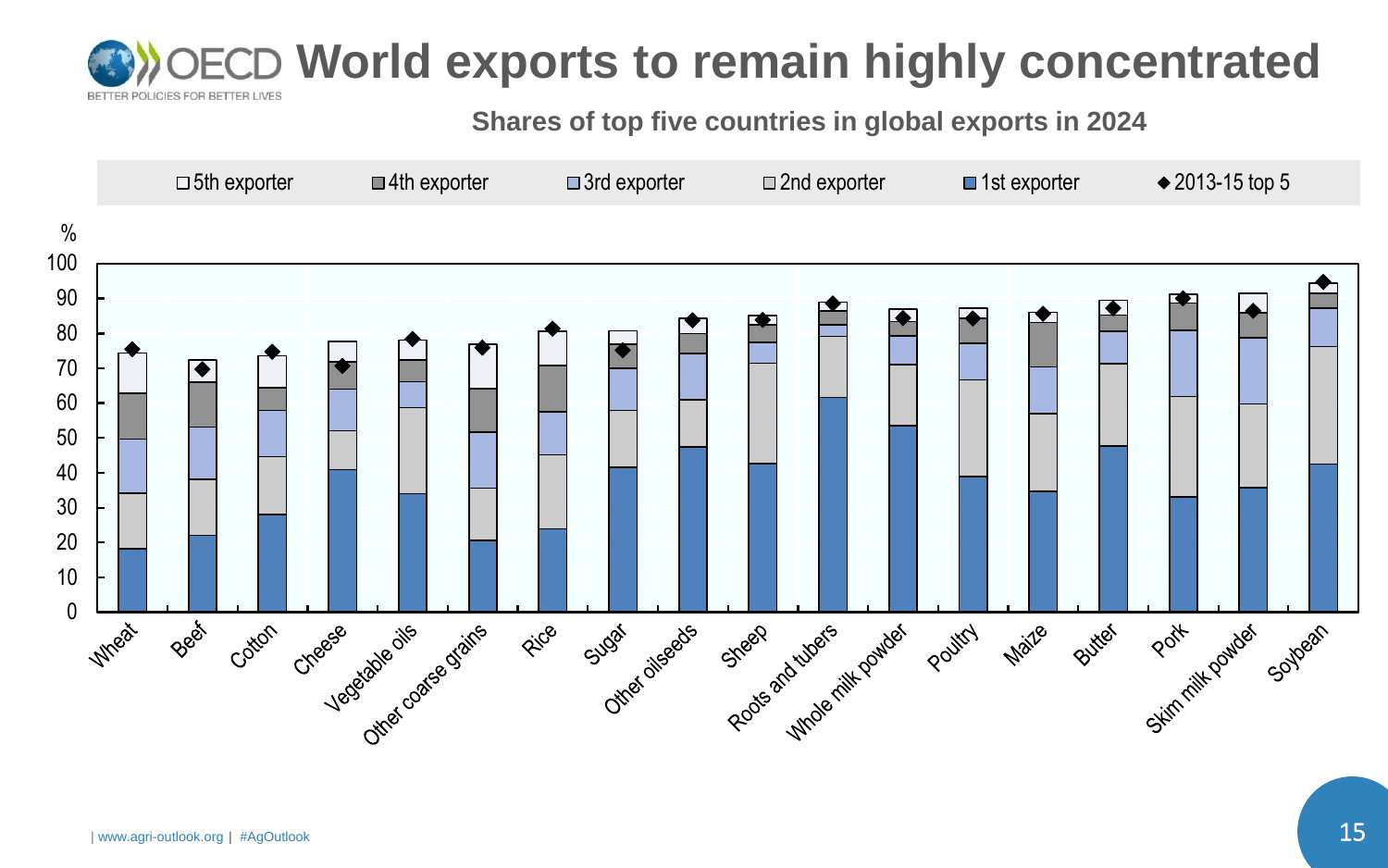

## **Imports in 2024 more dispersed…but China matters!**

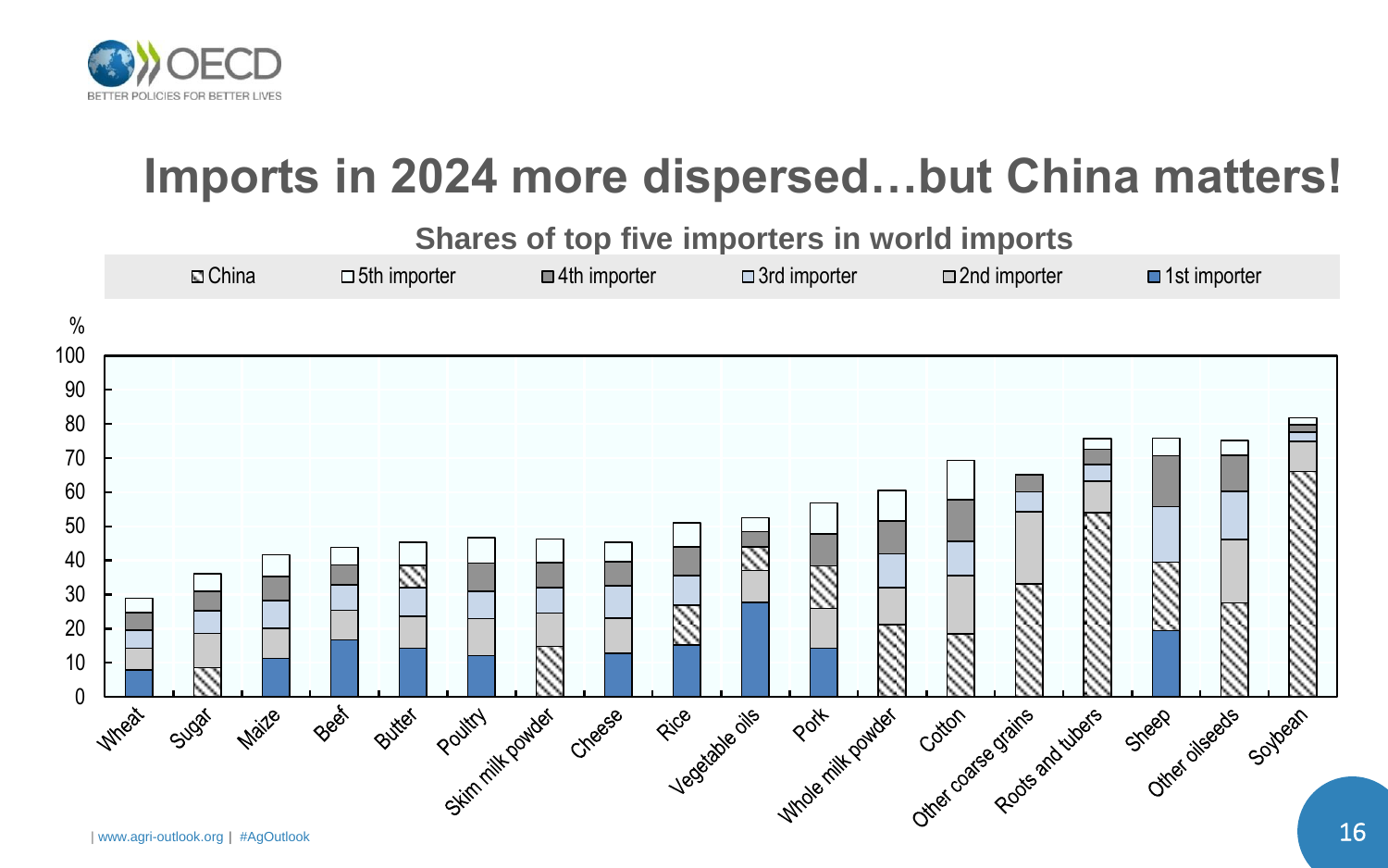

### **World price impacts of China growth at 5% (versus 6% under the baseline)**